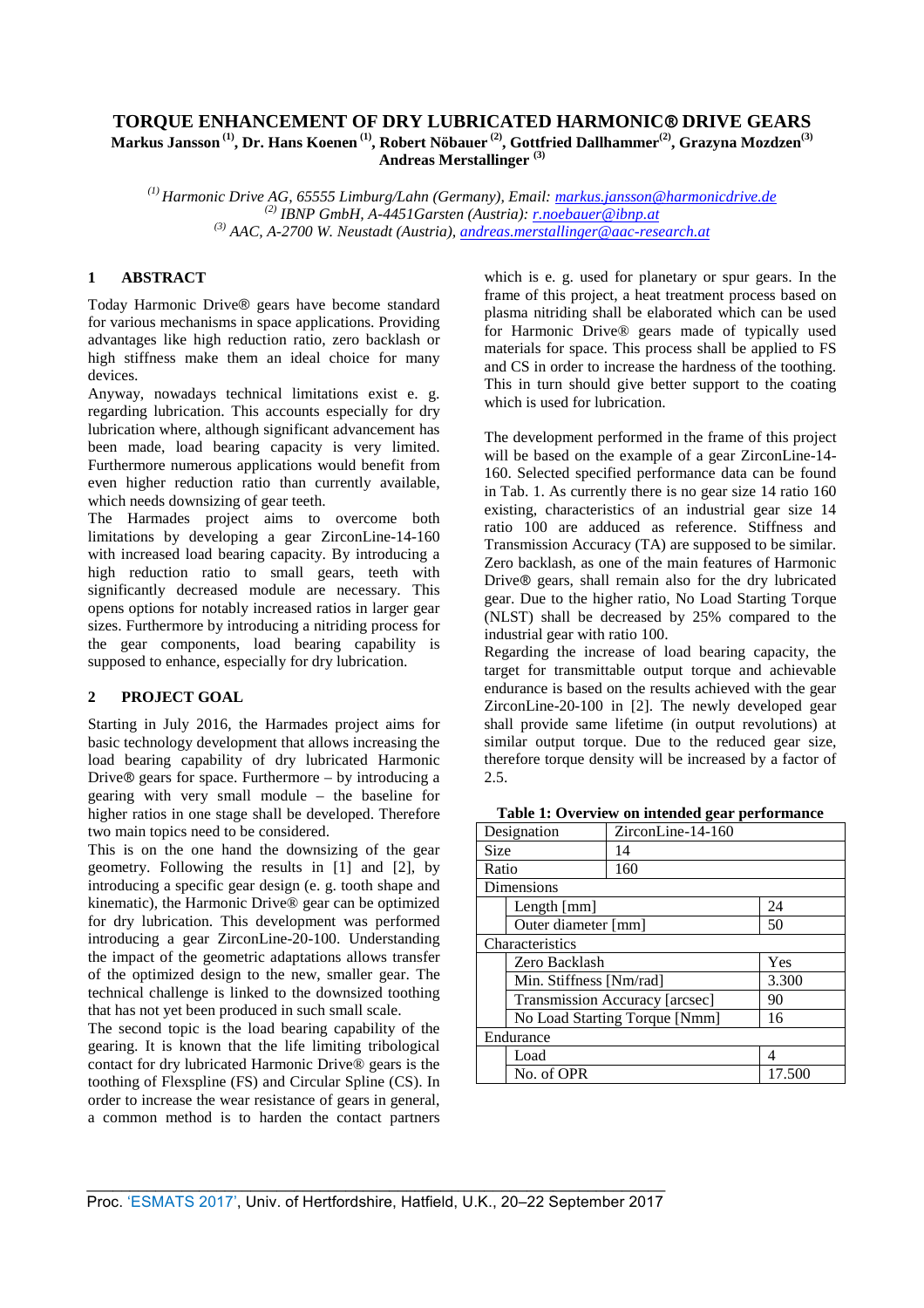### **3 DEVELOPMENT APPROACH**

In order to achieve the objective of the project, the development approach is separated into four main steps as shown in the schematic depiction Fig. 1.

On gear level, the design based on the transfer of elaborated knowledge needs to be realized, taking into account the machinability of parts and tools – especially for the toothing. This will initially be performed neglecting any impact of the heat treatment on the geometry. Gear design will be verified by testing of main gear characteristics as well as achievable endurance.

A basic demand regarding the material is to develop a stable, reproducible nitriding process for the specific precipitation hardening steels. This is initially performed with simple discs providing a flat geometry.

In order to transfer the nitriding process to the gear, in a next step as well segments and complete FS and CS will be subjected to nitriding, in order to verify the process and to figure out any influence of the heat treatment on components geometry.

Finally, in the last step, the gear will be redesigned taking into account on the one hand the results of testing of the non-nitrided gears, on the other hand the impact of the heat treatment on the gears geometry.



**Figure 1: Schematic depiction development approach** 

### **4 DEVELOPMENT HEAT TREATMENT**

### 4.1 **On material level**

A main challenge within the project is the development of an appropriate plasma nitriding process for the used materials (ref. to Tab. 2) for FS and CS. Looking on the steels, due to the needs of corrosion resistance, they contain high amount of chromium  $(>13%)$ . It is known that especially steels with huge chromium content tend to form inhomogeneous nitriding layers with locally non-hardened areas as shown in Fig. 2.



**Figure 2: Inhomogeneous nitriding layer on flat sample** 

Referring to the plasma nitriding process, the characteristic of the nitriding layer is depending on numerous process parameters, which are for example:

- **Temperature**
- Duration of nitriding process
- Gas composition
- **Pressure**
- Voltage

The number of parameters leaves huge variety of options to vary the characteristic of the generated nitriding layer. In the frame of the project it was found that there is one main process parameter which determines the homogeneity of the nitriding layer (ref.to [5]). Choosing the correct range for the main parameter allows a variation of the further parameters without affecting the homogeneity of the layer. An example for a uniformly nitrided disc is depicted in Fig. 3.



**Figure 3: Uniform nitriding layer on flat sample** 

#### 4.2 **On component level**

Looking on the FS and the CS, the focus is set towards two main objectives which are:

- Generation of a uniform nitriding layer on the complex tooth geometry.
- Geometric changes of the gear components and their potential impact on the performance.

In order to transfer the elaborated process from disc level to FS and CS, the first step was to use segments of the gear components. Therefore parts were cut and subjected to the nitriding process whereas, based on the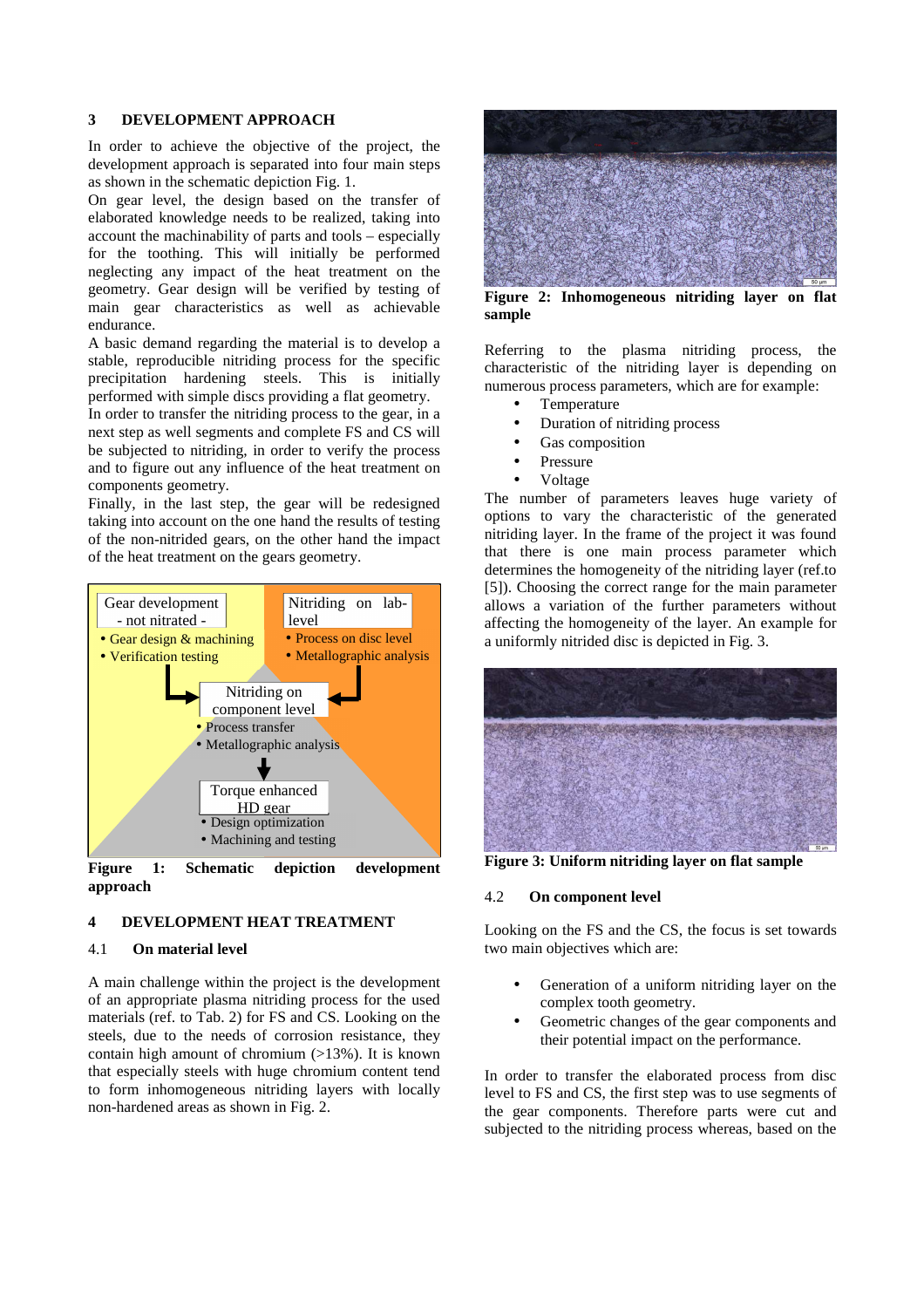knowledge gained throughout testing on disc level, the process parameters were adapted. Specifically this means that the main parameter was kept within the known range, whereas the other parameters were varied to generate a nitriding layer with the demanded characteristics. The aim was to create a uniform nitriding layer over the entire tooth flank which provides high hardness without being brittle. The results of the tests performed on segments showed that it is in principle possible to create the desired uniform layer with a thickness of 17 um to 20 um and a hardness of more than 800 HV 0.5 on the surface. Fig. 4 depicts the microsection of a CS tooth after nitriding of the respective segment.



**Figure 4: Microsection of Circular Spline tooth after nitriding** 

Having shown on segment level that the creation of a homogeneous layer over the entire tooth flank is possible in principle, the process was applied to complete gear components. Therefore 4 Flexsplines and 4 Circular Splines were subjected to an initial plasma nitriding. Fig. 5 shows an example of a Flexspline prior to nitriding with the covering device assembled and the appearance of the FS after nitriding. The typical discoloration is clearly visible.



**Figure 5 left: FS prior to nitriding with covering device, right: FS after nitriding** 

The metallographic and geometric analysis of the nitrated components is currently ongoing. Although the expected thickness of the nitrating layer is around 20 µm only, first geometric measurements indicate a remarkable geometric change especially for the Flexspline which needs to be considered for the further gear development.

# **5 DEVELOPMENT HARMONIC DRIVE® GEAR**

# 5.1 **Gear design**

Following the overall development approach described in chapter 3, the gear development is divided in two steps. First the design is performed without nitriding, in the second step the nitriding treatment is introduced to the components. As gear design aims for the development of a new ratio for size 14, as shown in Fig. 6, two additional sub-steps will be added on gear level.

In order to proof the feasibility of the gear in general, first prototypes will be grease lubricated to decrease the risk of tribological failure. Dry lubrication will be applied once the general functionality of the reducer is verified. The same approach is chosen for the introduction of nitriding – first nitrided prototypes will be liquid lubricated. Dry lubrication will be used in the final development step.



**Figure 6: Development logic on gear level** 

As material selection for components in space is limited, most chosen materials are quasi – standard for Harmonic Drive® space gears. This accounts especially for FS and CS which is the same material as the one selected for the optimisation of the nitriding process.

The Wave Generator Bearing (WGB) is a hybrid bearing consisting of steel rings and ceramic balls. The rings are made of Cronidur®30, a high-nitrogen bearing steel which has already been used in Harmonic Drive® gears for space (ref to [4]). For the rolling elements Zirconia was selected. The main driver to choose this specific ceramic is the coefficient of thermal expansion (CTE), which is similar to steel. As the gear is supposed to operate over a wide temperature range, an impact on gear performance due to thermal expansion or shrinkage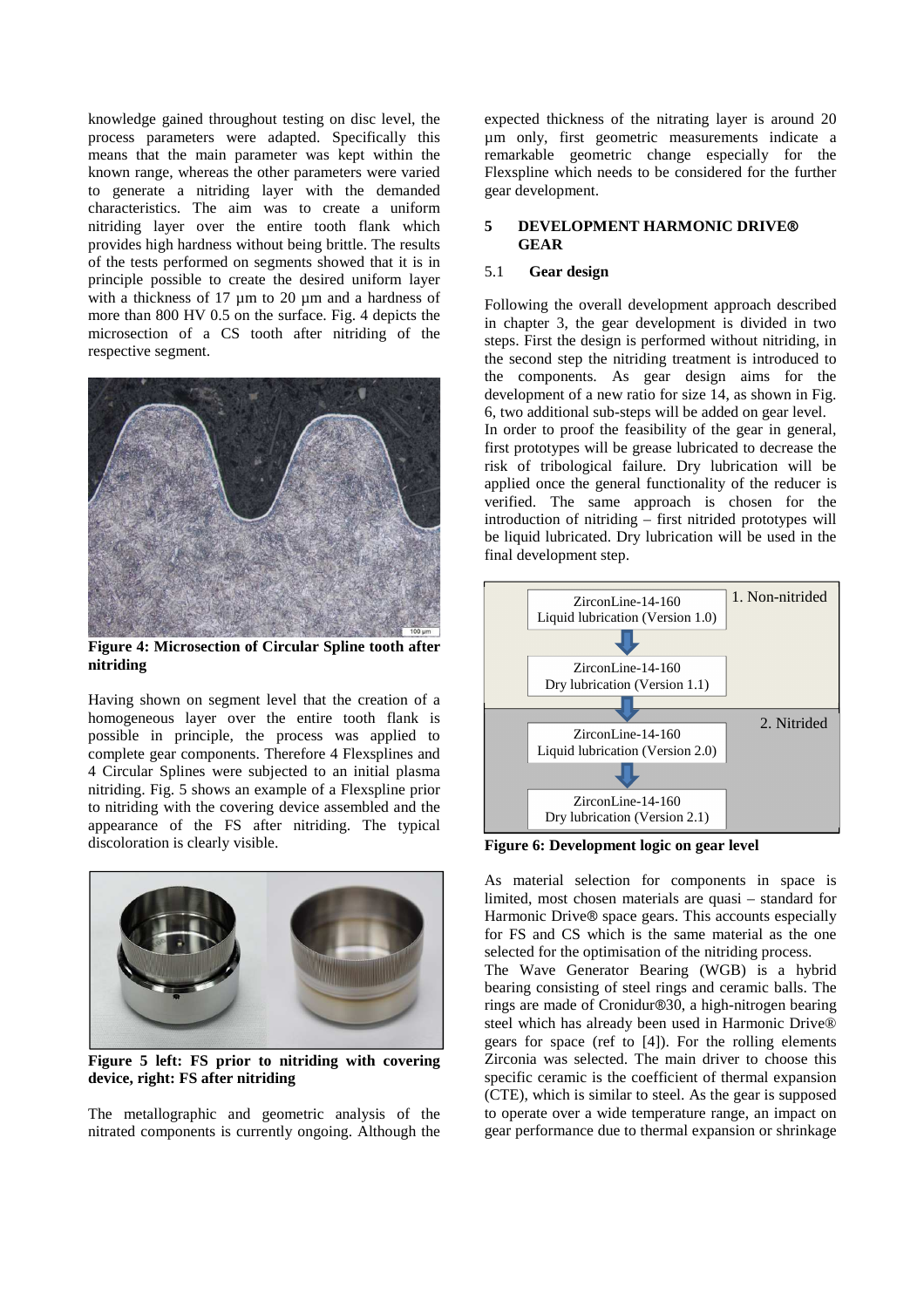shall be avoided therewith. As retainer material, a MoS2 containing polyimide was chosen, which was considered as potential European candidate for retainer material in dry lubricated bearings [3]. Tab. 2 presents the materials used for the different components and their CTEs.

|                       | respective $C_1$ is (valid between 20 $\sim$ dild 100 $\sim$ ) |                |  |
|-----------------------|----------------------------------------------------------------|----------------|--|
| Component             | Material                                                       |                |  |
|                       | Designation                                                    | CTE $[K^{-1}]$ |  |
| Flexspline            | 15-5 PH cond. H1075                                            | $11.0*10^{-6}$ |  |
|                       | AMS 5659 Type 1                                                |                |  |
| Circular              | 17-4 PH cond. H1150                                            | $11.3*10^{-6}$ |  |
| Spline                | AMS 5643                                                       |                |  |
| <b>Wave Generator</b> |                                                                |                |  |
| Bearing               | X30 Cr Mo N 15 1                                               | $10.6*10^{-6}$ |  |
| rings                 |                                                                |                |  |
| Bearing               | ZrO <sub>2</sub>                                               | $10.5*10^{-6}$ |  |
| balls                 |                                                                |                |  |
| Retainer              | Tecasint <sup>®</sup> 2391                                     | n. a.          |  |

| Table 2: Materials chosen for the gear with the                     |
|---------------------------------------------------------------------|
| respective CTE (valid between 20 $^{\circ}$ C and 100 $^{\circ}$ C) |

Besides material selection, a major design challenge was the downsizing of the gear realising the optimized geometry for dry lubrication as elaborated in [2]. This accounts especially for the toothing – as a downsizing of the module of the teeth to 0.1 mm is necessary – but also to the gear kinematic.

Besides minor adaptations, the intended geometry was realized for the new gear. Contact stress and sliding path, especially within the toothing, was optimized for dry lubrication.

The principal manufacturability of gears ZirconLine-14- 160 was shown by machining of the first non-nitrided and non-coated prototypes as shown in Fig. 7.



**Figure 7: Prototype ZirconLine-14-160 in noncoated condition** 

### 5.2 **Analysis**

Before start of manufacturing and testing of the first component sets, detailed analysis of the gear was performed. This covers the contact stresses within the different contacting areas such as e. g. the toothing and the WGB for different loads, but also an estimation concerning potential overload capacity such as the buckling torque.

The contact stress was calculated using an especially developed FE-Model of a full Harmonic Drive® gear. It allows deriving the contact stresses within the toothing directly out of the model, whereas for the WGB only the contact force for each single ball is computed. Contact stress is than calculated based on the Hertzian theory in a post processing. Fig. 8 shows a typical FE-Model used for the described calculation.



**Figure 8: FE model of a full Harmonic Drive® gear** 

In the frame of the analysis, the maximum contact stress within the toothing and within the WGB was calculated for loads between 0 Nm and 16 Nm. Fig. 9 depicts the result of the analysis.



**Figure 9: Stress within toothing and WGB** 

As expected, the contact stress increases with the applied output torque, whereas – especially when coming to higher loads – a slight degressive trend is visible. Furthermore the impact of the gear preloading, which is mandatory for the zero backlash, is clearly visible. It leads to a contact stress within the toothing of approximately 200 MPa, within the bearing the mean Hertzian stress amounts to 700 MPa, although no external load is applied to the gear. With a maximum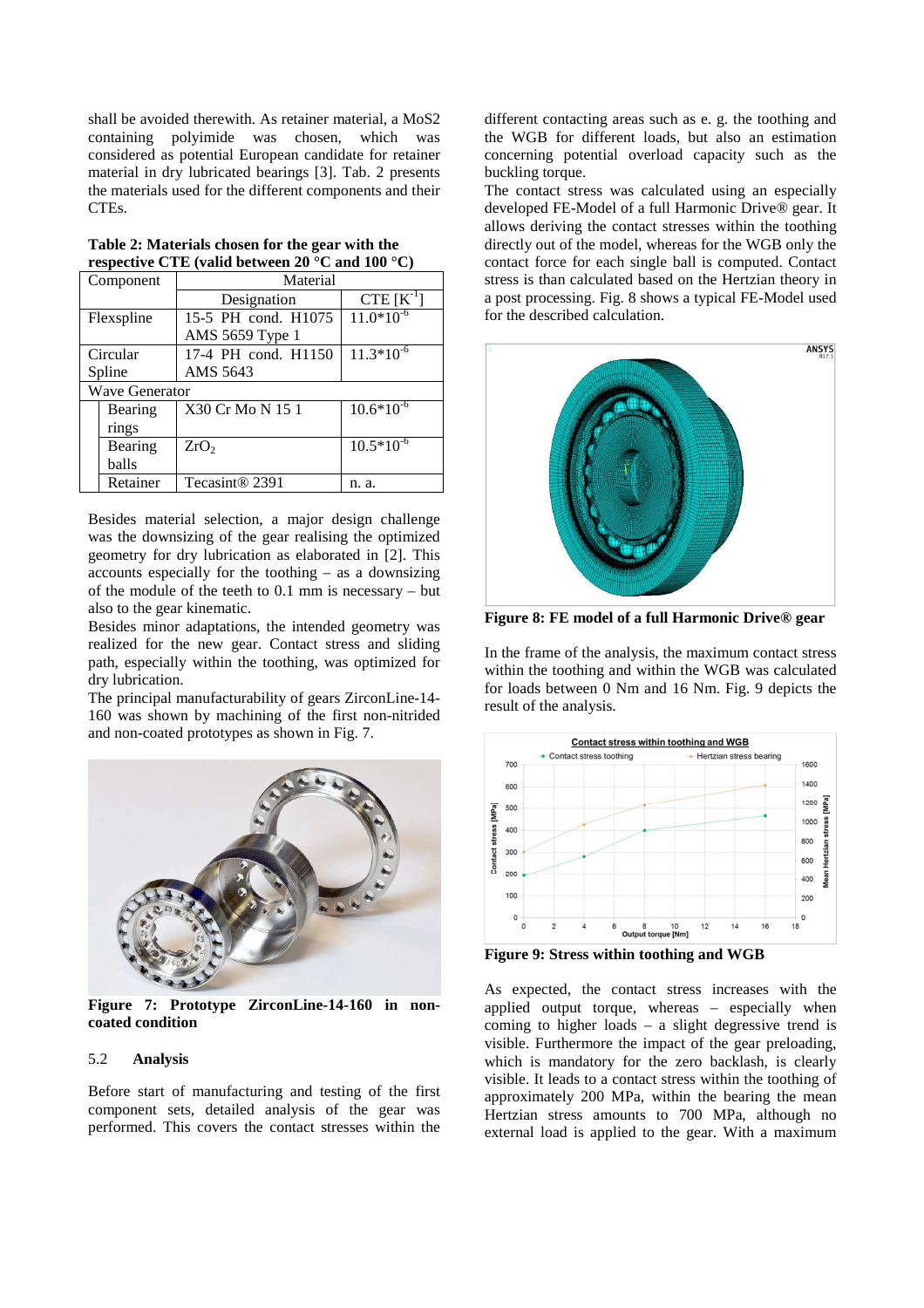calculated load of 16 Nm the stress increases to approximately 450 MPa for the gearing and 1400 MPa mean Hertzian stress for the WGB respectively.

Compared to standard Harmonic Drive® gears the values especially for the low torque region are reduced due to the adopted geometry. Looking for example on the contact stress within the WGB for a standard space gear at nominal load and comparing it to the present component set a reduction of approximately 30 % in the mean Hertzian stress is achieved.

Anyway, reducing the contact stress by introduction of respective geometric adaptations causes in turn a decrease in the applicable overload torques. As an example the expected buckling torque for the newly developed gear is at a level of 60 Nm. Compared to standard space gears size 14, which provide a buckling torque of 190 Nm, this is a reduction of approximately 2/3.

# **6 TESTING**

In the frame of the ongoing project, as mentioned in chapter 5, so far first prototypes in non-nitrided condition for fluid lubrication (gear version 1.0; ref to Fig. 6) have been produced. The initial testing of the prototypes refers to two main objectives which are:

- Characterization and basic functional testing under air
- Endurance testing under vacuum
- •

For the characterization overall three prototypes were considered. A selected prototype was then used for vacuum endurance testing. The following chapters summarize the results of testing up to now.

### 6.1 **Characterization and basic functional testing**

Characterization and basic functional testing was performed under normal atmospheric condition at room temperature. For the integration of the component set, a standardized test box was used allowing installation to various test rigs at Harmonic Drive AG. Lubrication was performed with a small quantity of mineral oil (CLP 68). The gear characteristics that were assessed are:

- No Load Starting Torque (NLST)
- No Load Starting Backdriving Torque (NLBT)
- Transmission accuracy (TA)
- Stiffness

Tab. 3 shows an overview on the measured results for NLST and NLBT of the first prototypes. Based on experience, prior to manufacturing, estimation with regards to maximum values was performed. Comparing the expected maximum with the measurement shows that the prototypes are well below the expected limits.

### **Table 3: NLST and NLBT; estimation and measurement**

|              | NLST [Nmm] |     | <b>NLBT</b> [Nm] |     |
|--------------|------------|-----|------------------|-----|
|              | Mean       | Max | Mean             | Max |
| Estimation   | ---        | .6  | ---              |     |
| $ZCL-14-160$ |            |     | 0.8              |     |

Following NLST and NLBT, the TA was assessed. As given in Tab. 1, the specified limit for the gear is fixed to 90 arcsec which is a common value for Harmonic Drive® gears of size 14. Tab. 4 depicts the measured numbers for clockwise (cw) and counterclockwise (ccw) direction which are all well below specification.

**Table 4: Results of TA measurement** 

| Direction | TA [arcsec] |        |        |        |
|-----------|-------------|--------|--------|--------|
|           | Limit       | Gear 1 | Gear 2 | Gear 3 |
| cw        | 90          | 49.7   | 39.5   | 35.2   |
| ccw       |             | 18 s   | 40 S   | 33.1   |

An example for stiffness curves of one gear measured with output torques of 4 Nm, 5.5 Nm and 13.5 Nm is given in Fig. 10. It can be seen that the characterized prototype provides zero backlash, whereas stiffness close to the zero crossing decreases, which is common for all three prototypes.



**Figure 10: Stiffness curves prototype** 

The stiffness reduction becomes even more evident with the calculated stiffness K1 given in Tab. 5, whereas the presented value is the average of the three samples. The value K1 represents the (linearized) torsional stiffness of the component set in a torque region between 0 Nm and 2 Nm. Compared to the target value the prototypes provide stiffness below demand. Coming to the medium torque region (K2) only a slight deviation is visible, whereas at high torques values are well above the expectation.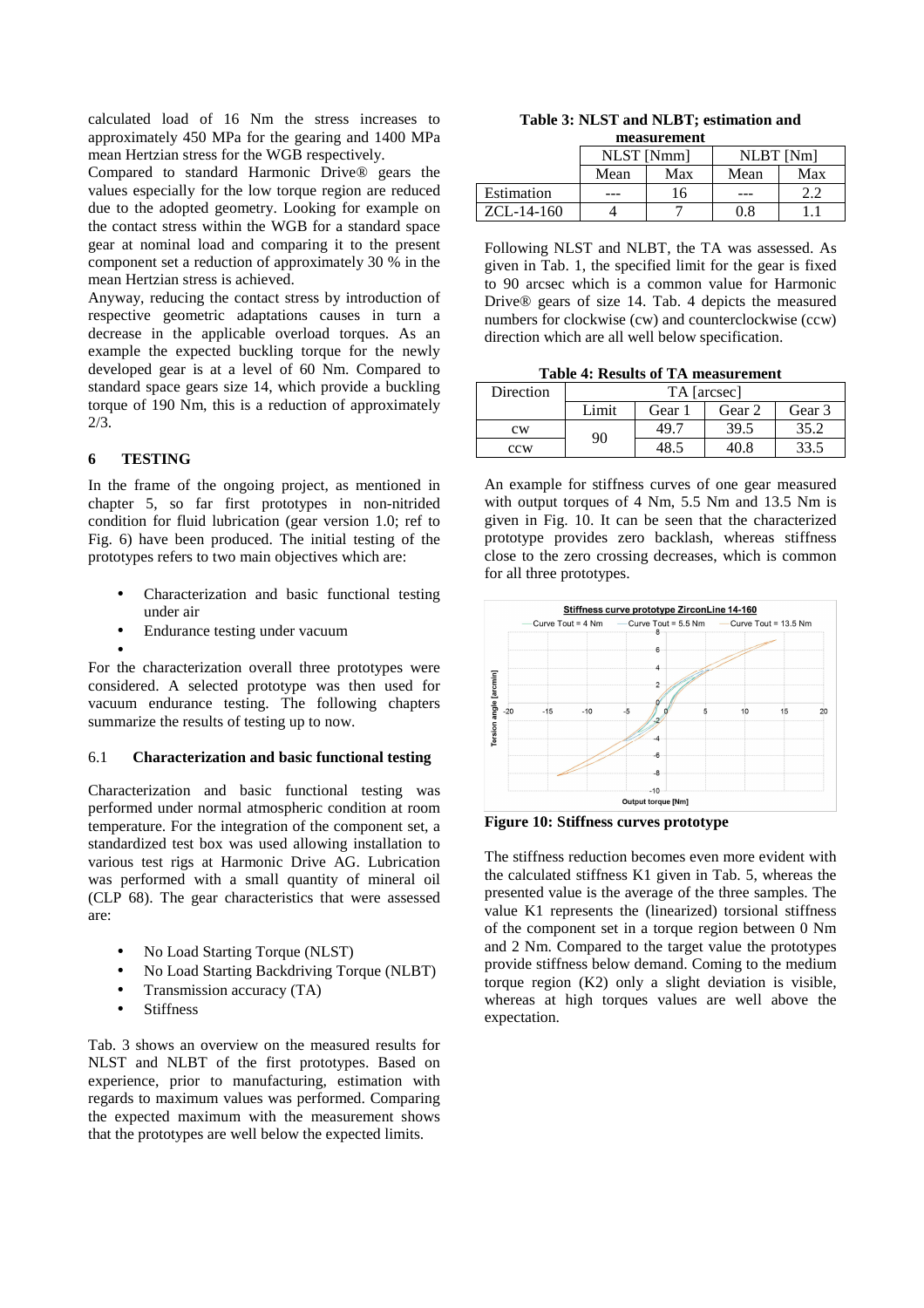| Desig- | Torque region | Min. Stiffness [Nm/rad] |          |
|--------|---------------|-------------------------|----------|
| nation |               | Target                  | Measured |
| Κ1     | $02$ Nm       | 3.300                   | 2.280    |
| K2     | $26.9$ Nm     | 6.100                   | 5.810    |
| K3     | $6.913.5$ Nm  | 7.100                   | 8.480    |

**Table 5: Result of stiffness measurement** 

The low stiffness close to the zero crossing is caused by a geometric deviation of the FS, which occurred during manufacturing of the first prototypes. In order to save time and resources it was decided to move on with the parts, as for basic functional testing the measured deviation is in an acceptable range. The realized deviation will be corrected for the following manufacturing loops.

### 6.2 **Vacuum endurance test**

Vacuum endurance testing was performed with one prototype to verify the functionality of the gear under representative conditions.

For testing, the component set was lubricated and integrated into a vacuum suitable test box. Lubrication of the Harmonic Drive® gear was performed according to former experience gained in tests described in [4], where the focus was set toward testing of liquid lubricated gears size 20. Similar to these trials, hybrid lubrication – consisting of oil for the WGB and grease for toothing and the contact between FS and WGB – was chosen. Amounts were scaled to the smaller size, whereas Braycote® 601 EF and Fomblin® Z25 were selected as lubricant. The applied quantities are given in Tab. 6.

| Tribological contact | Lubricant                    | Amount |
|----------------------|------------------------------|--------|
|                      |                              | [mg]   |
| WGB races            | Fomblin <sup>®</sup> Z25     | 62     |
| WGB outer diameter   | Braycote <sup>®</sup> 601 EF | 27     |
| FS inner diameter    | Braycote® 601 EF             | 120    |
| FS toothing          | Braycote® 601 EF             | 182    |
| CS toothing          | Braycote® 601 EF             | 163    |

**Table 6: Lubrication for vacuum endurance testing** 

After lubrication and integration of the test gear into the test box, the prototype was characterized, whereas the values as given in chapter 6.1 were measured. Tab. 7 provides an overview on the gear characteristics prior to vacuum endurance test.

|  |  |  |  | Table 7: Result pre-test characterization |
|--|--|--|--|-------------------------------------------|
|--|--|--|--|-------------------------------------------|

|             | Characteristic | Unit   | Value |
|-------------|----------------|--------|-------|
| <b>NLST</b> |                | Nmm    |       |
| <b>NLBT</b> |                | Nm     | ი 7   |
| <b>TA</b>   |                |        |       |
|             | cw             | arcsec | 46.6  |
|             | ccw            | arcsec | 47.2  |
|             | Stiffness (K1) | Nm/rad | 2350  |

The test parameters were fixed based on the requirements set especially for the load bearing capability of the final gear version. As the intention is to have similar test parameters along the entire development process, according to Tab. 1 the output torque was set to 4 Nm. As especially for dry lubrication the relative speed within the tribological contacts is fairly irrelevant, it was decided to go for accelerated testing with comparably high input speed of 300 rpm to keep the test duration acceptably short. Furthermore, as testing of the first prototype aims only to proof the functionality of the gear in general, temperature was set to room temperature. Test parameters are summarized in the following:

| $\bullet$ | Output torque: | 4 Nm                      |
|-----------|----------------|---------------------------|
| $\bullet$ | Input speed:   | $300 \text{ min}^{-1}$    |
| $\bullet$ | Temperature:   | 22 $\degree$ C            |
| $\bullet$ | Vacuum level:  | $<$ 10 <sup>-6</sup> mbar |
|           | Duration:      | 100.000 OPR               |

Vacuum endurance testing itself is performed at AAC using a rig especially developed for Harmonic Drive® gear testing. The rig has standardized interfaces allowing the integration of vacuum suitable test boxes. Furthermore, for the purpose of health monitoring, various gear characteristics can be assessed which are:

- Running torque / efficiency (continuously)
- TA, stiffness (after distinct intervals)

Fig. 11 depicts the course of the running torque of the gear at a load of 4 Nm from the beginning of the test until completion of 106.000 output revolutions. Additionally the course of the torsion angle, which is assessed during stiffness measurement, is presented.



**Figure 11: Results health monitoring vacuum endurance test** 

Referring to the input torque one can see that it is at a level around 60 Nmm. The trend of the curve is fairly constant until approx. 70,000 OPR, indicating a constant efficiency of the gear. Between 70,000 OPR and 106,000 OPR a slight increase to around 70 Nmm is visible. Looking on the torsion angle, which is